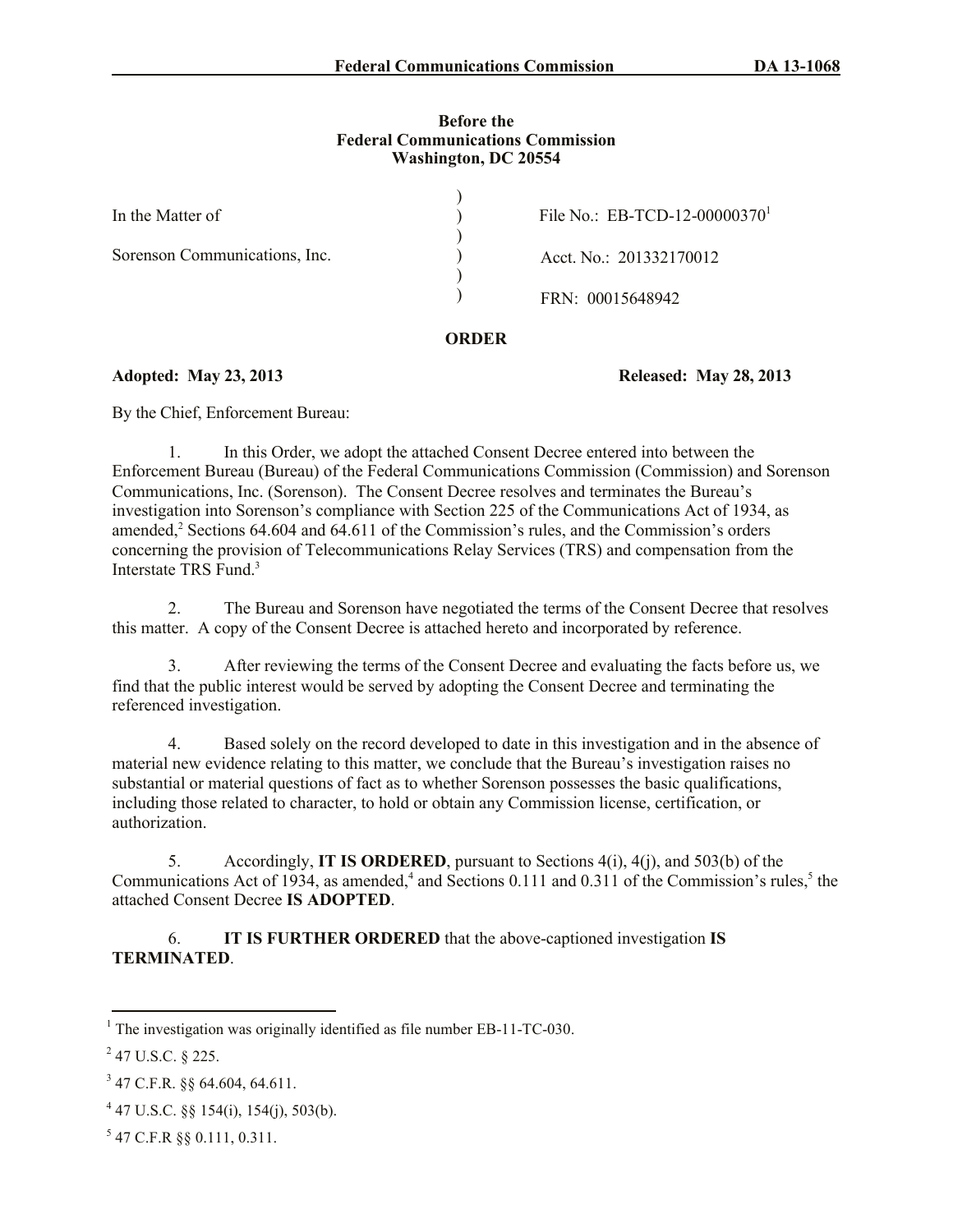7. **IT IS FURTHER ORDERED** that a copy of this Order and Consent Decree shall be sent by first class mail and certified mail, return receipt requested, to Michael B. DeSanctis, Jenner & Block, LLP, 1099 New York Avenue, NW, Suite 900, Washington, DC 20001.

## FEDERAL COMMUNICATIONS COMMISSION

P. Michele Ellison Chief, Enforcement Bureau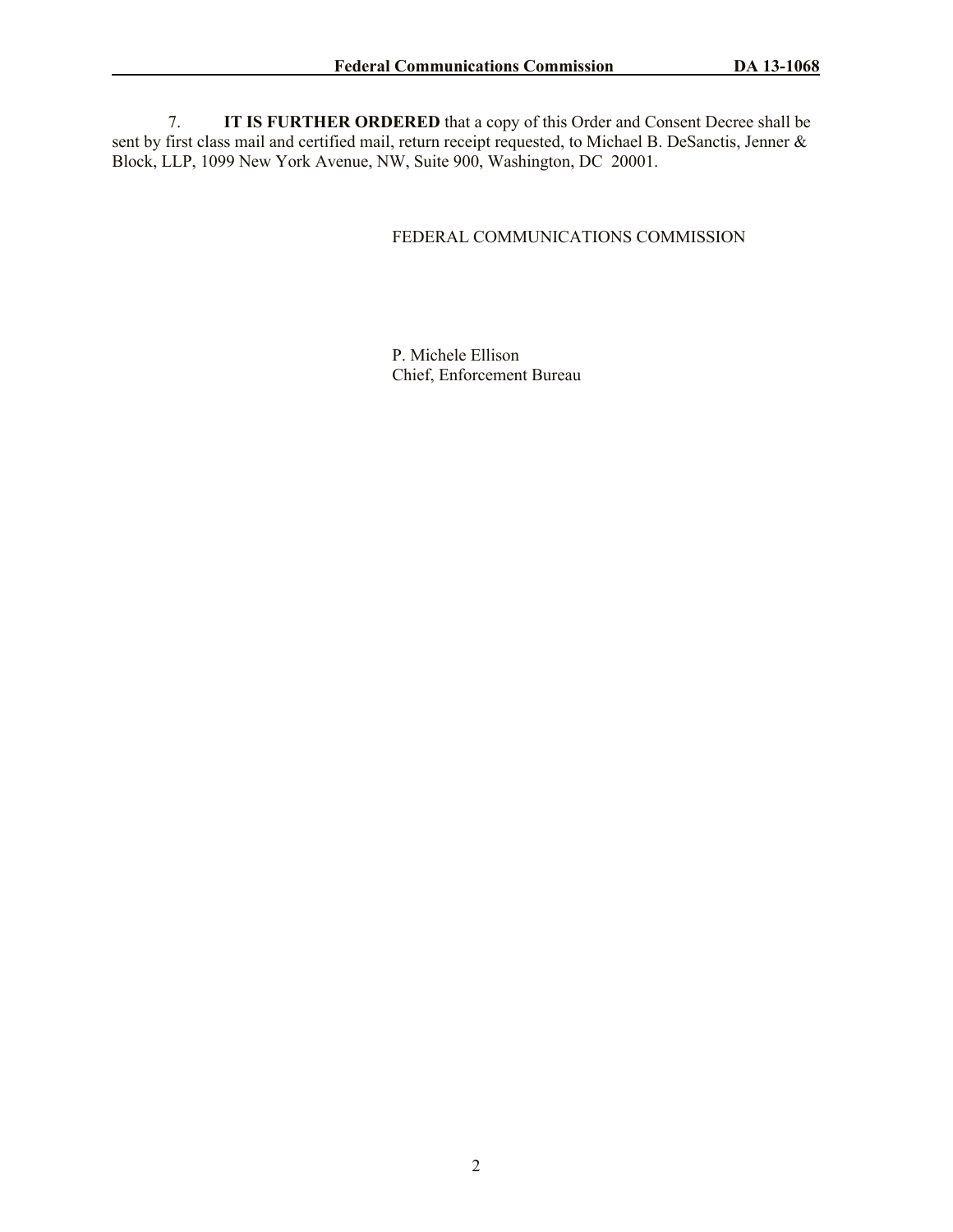#### **Before the Federal Communications Commission Washington, DC 20554**

|                               | File No.: EB-TCD-12-00000370 |
|-------------------------------|------------------------------|
| In the Matter of              | Acct. No.: 201332170012      |
| Sorenson Communications, Inc. |                              |
|                               | FRN: 0015648942              |

### **CONSENT DECREE**

The Enforcement Bureau of the Federal Communications Commission and Sorenson Communications, Inc., by their authorized representatives, hereby enter into this Consent Decree that resolves and terminates the Enforcement Bureau's investigation into Sorenson's compliance with Section 225 of the Communications Act of 1934, as amended, Sections 64.604 and 64.611 of the Commission's rules, and the Commission's orders concerning the provision of Telecommunications Relay Services and compensation from the TRS Fund. 2

### **I. DEFINITIONS**

- 1. For the purposes of this Consent Decree**,** the following definitions shall apply:
	- (a) "Act" means the Communications Act of 1934, as amended, 47 U.S.C. § 151 *et seq.*
	- (b) "Adopting Order" means an order of the Bureau adopting the terms of this Consent Decree without change, addition, deletion, or modification.
	- (c) "Bureau" means the Enforcement Bureau of the Federal Communications Commission.
	- (d) "Commission" and "FCC" mean the Federal Communications Commission and all of its bureaus and offices.
	- (e) "Communications Laws" means, collectively, the Act, the Rules, and the published and promulgated orders and decisions of the Commission to which Sorenson is subject by virtue of its business activities.
	- (f) "Compliance Plan" means the compliance obligations, program, and procedures described in this Consent Decree at paragraph 12.
	- (g) "Compliance Reports" mean the reports Sorenson is required to file with the Commission pursuant to paragraph 14.

 $1$  47 U.S.C. § 225.

 $^{2}$  47 C.F.R. §§ 64.604, 64.611.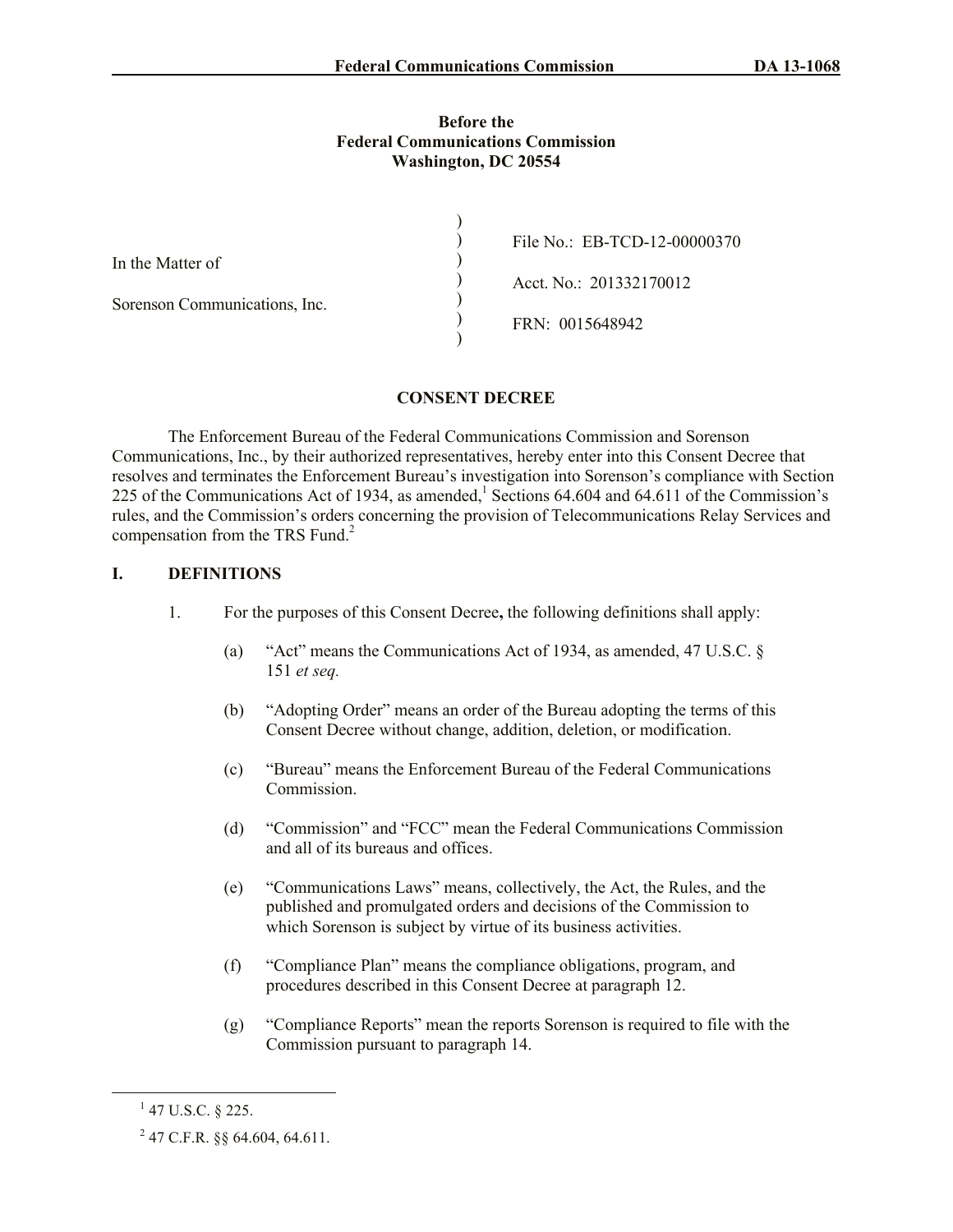- (h) "Covered Personnel" means all employees, independent contractors, subcontractors, and agents of Sorenson who perform, supervise, oversee, or manage any activities that relate to the Company's responsibilities under, and compliance with, Section 225 of the Act and the TRS Rules.
- (i) "Effective Date" means the date on which the Bureau releases the Adopting Order.
- (j) "FCC Compliance Assessments" means reviews conducted by Sorenson to ensure that any Product offered to TRS users complies with the Communications Laws.
- (k) "Internet-based TRS" means any form of TRS in which an individual with a hearing or speech disability connects to a communications assistant using an Internet Protocol-enabled device via the Internet. *See* 47 C.F.R. § 64.601(a)(11).
- (l) "Investigation" means the inquiry undertaken by the Bureau in File No.: EB-TCD-12-00000370 (formerly EB-11-TCD-030) regarding compliance with the TRS Rules.
- (m) "IP Relay" means Internet Protocol Relay Service, 47 C.F.R. § 64.601(a)(13).
- (n) "iTRS database" means the TRS Numbering Directory as described in 47 C.F.R. § 64.613.
- (o) "Operating Procedures" means the operating procedures and compliance policies established and used by Sorenson to implement the Compliance Plan.
- (p) "Parties" means Sorenson and the Bureau, each of which is a "Party."
- (q) "Products" means TRS products, services, equipment, and software offered by Sorenson to TRS users.
- (r) "Refund Payment" means the payment to be made by Sorenson to the TRS Fund pursuant to this Consent Decree and described at paragraph 18.
- (s) "Rules" means the Commission's regulations found in Title 47 of the Code of Federal Regulations.
- (t) "Sorenson" or "Company" means Sorenson Communications, Inc. and each of its subsidiaries, predecessors-in-interest and successors-in-interest.
- (u) "TRS" means Telecommunications Relay Services, 47 C.F.R. § 64.601(a)(22).
- (v) "TRS Fund" or "Fund" means the Interstate Cost Recovery Plan administered by an entity selected by the Commission, 47 C.F.R.  $\S$  64.604(c)(5)(iii).
- (w) "TRS Fund administrator" or "Administrator" means the entity selected by the Commission to administer the TRS Fund, 47 C.F.R. § 64.604(c)(5)(iii).
- (x) "TRS Rules" means the regulations set forth at Section 64.601 through Section 64.613 of the Rules, 47 C.F.R. § 64.601 *et seq*., Commission orders implementing and interpreting 47 U.S.C. § 225 of the Act, and any other Rules and orders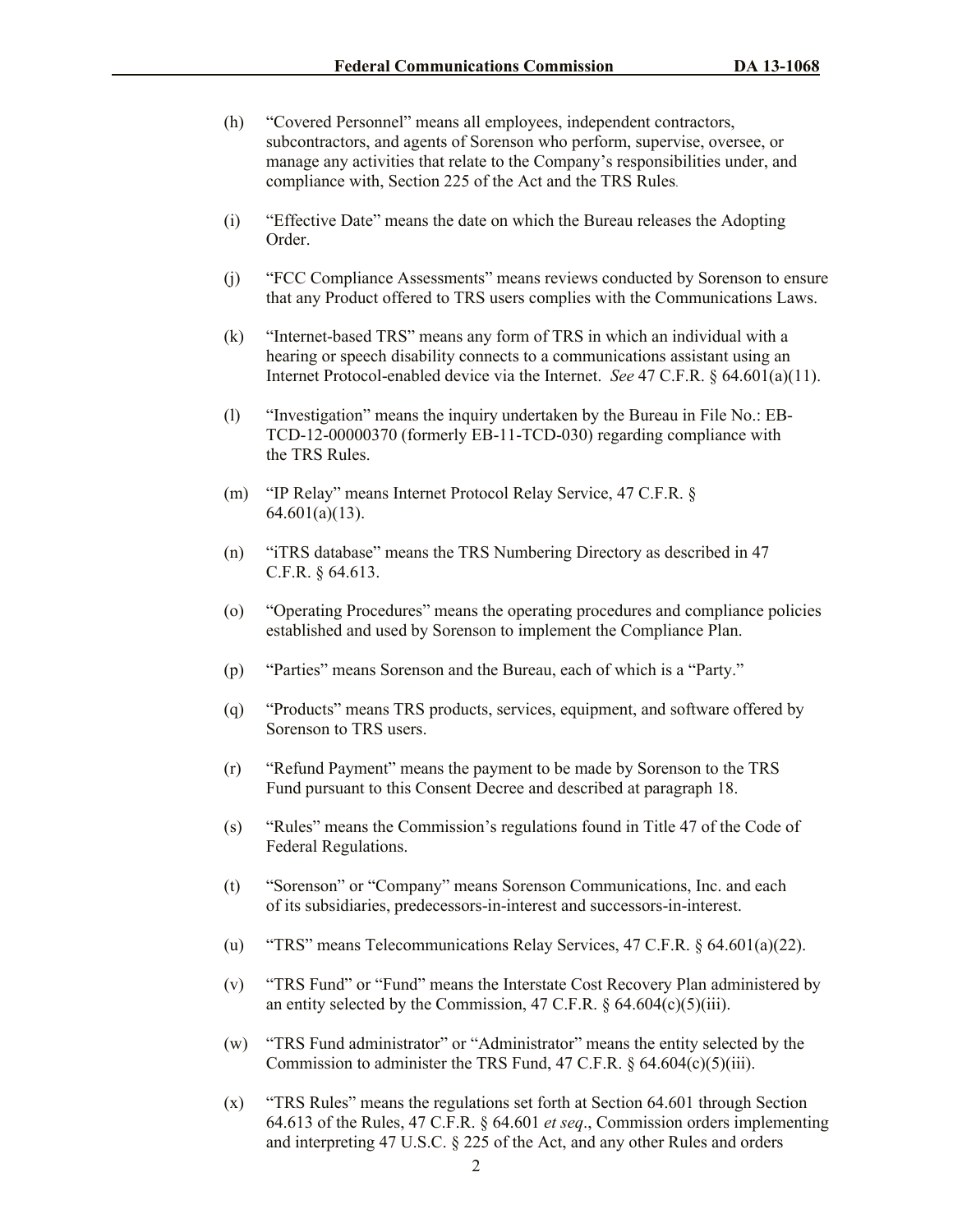applicable to TRS providers, as such Rules and orders apply to Sorenson and any Product or form of TRS offered by Sorenson.

- (y) "Voluntary Contribution" means the payment to be made by Sorenson to the United States Treasury pursuant to this Consent Decree and described at paragraph 17.
- (z) "VRS" means video relay service, 47 C.F.R.  $\& 64.601(a)(27)$ .
- (aa) "Work Number" means a ten-digit number associated with Covered Personnel that is designated for business purposes.

### **II. BACKGROUND**

2. TRS is a telephone transmission service that enables persons who are deaf, hard of hearing, deaf-blind, as well as those with speech disabilities to communicate by wire or radio with hearing individuals in a manner that is functionally equivalent to voice communication services utilized by those without such disabilities.<sup>3</sup> Section 225 of the Act obligates the Commission to ensure that TRS is "available, to the extent possible and in the most efficient manner," to persons with hearing or speech disabilities in the United States.<sup>4</sup> In addition, the Act directs the Commission to adopt implementing regulations that encourage the use of existing technology and do not discourage or impair the development of new technologies.<sup>5</sup>

3. The Commission has approved various forms of TRS, including traditional Text telephone (TTY), VRS, and IP Relay.<sup>6</sup> The Commission also has taken numerous steps to protect the TRS Fund from abuse and ensure that it only covers the cost of compensable minutes generated by eligible users.<sup>7</sup> In 2008, the Commission adopted a new numbering system to assign VRS and IP Relay users ten-digit numbers linked to the North American Numbering Plan.<sup>8</sup> These dedicated numbers are similar to the telephone numbers used by persons without disabilities, allowing VRS and IP Relay users

 $5$  47 U.S.C. § 225(d)(2).

6 *See* 47 U.S.C. § 64.601.

 3 *See* 47 U.S.C. § 225(a)(3). *See also* 47 C.F.R. § 64.601(a)(22).

<sup>4</sup> 47 U.S.C. § 225(b)(1); *see* Americans with Disabilities Act of 1990, Pub. L. No. 101-336, § 401, 104 Stat. 327, 336-69 (1990).

<sup>&</sup>lt;sup>7</sup> TRS users do not pay to use the service. To cover the costs of TRS, telecommunications carriers and Voice over Internet Protocol (VoIP) service providers collect a surcharge from all subscribers as part of the billing process. 47 C.F.R.  $\S$  64.604(c)(5) (establishing the method for recovering the costs of TRS from subscribers of interstate and intrastate telecommunications (e.g., mobile telephone, operator services, voice telephone services, toll free number services, international, etc.) and VoIP services and contributions to the TRS Fund). These monies are then paid into the TRS Fund and used to reimburse eligible TRS providers for the costs of providing TRS. 47 U.S.C. § 225(d)(3). Section  $64.604(c)(5)(iii)(D)$  of the Rules requires TRS providers seeking compensation from the TRS Fund to submit true and adequate data to the TRS Fund administrator to, among other things, facilitate payments.

<sup>8</sup> *Telecommunications Relay Services and Speech-to-Speech Services for Individuals with Hearing and Speech Disabilities*, Report and Order and Further Notice of Proposed Rulemaking, 23 FCC Rcd 11591 (2008) (*Internet-Based TRS Order*); *Telecommunications Relay Services and Speech-to-Speech Services for Individuals with Hearing and Speech Disabilities*, Second Report and Order and Order on Reconsideration, 24 FCC Rcd 791 (2008) (*Second Internet-Based TRS Report & Order*).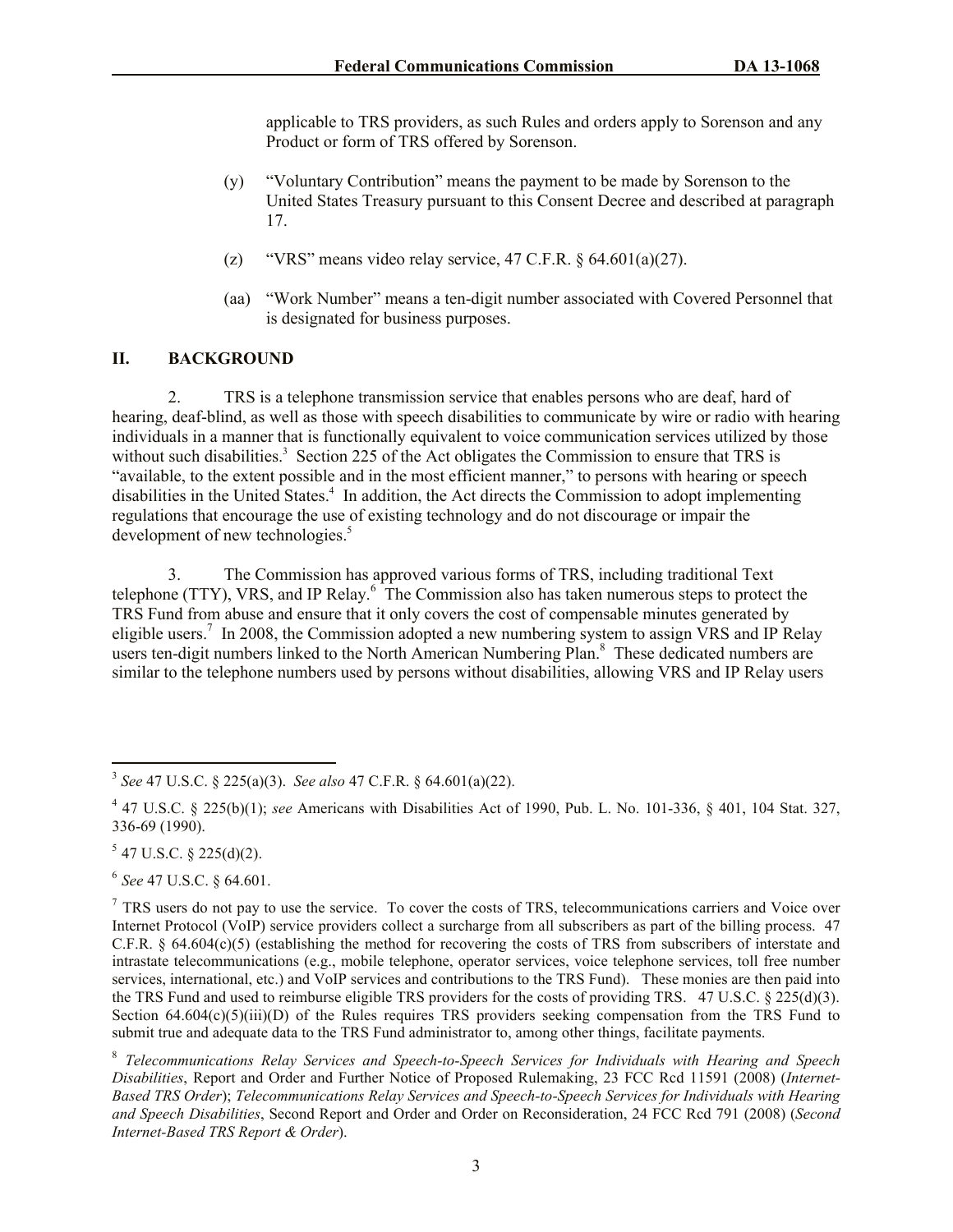to more easily make and receive calls, ensuring direct and automatic routing of emergency calls,<sup>9</sup> and reducing the misuse of IP Relay.<sup>10</sup>

4. After December 31, 2008, VRS and IP Relay providers were prohibited from providing non-emergency service to a new VRS or IP Relay user unless the provider first registered the user and assigned the user a ten-digit number.<sup>11</sup> To further guard against misuse and help ensure that VRS and IP Relay are used only for the intended purposes, the Commission subsequently required VRS and IP Relay providers to institute procedures to verify the information provided by users during registration, including the user's name and address, and to obtain a self-certification whereby the user verifies that he or she has a medically recognized hearing or speech disability necessitating his or her use of TRS.<sup>12</sup> The Commission also emphasized that certain TRS calls are not compensable on a per-minute basis, including calls by provider or subcontractor employees.<sup>13</sup>

5. On March 11, 2011, the Bureau's Telecommunications Consumers Division (TCD) issued a Letter of Inquiry (LOI) to Sorenson seeking information on the Company's VRS and IP Relay service offerings, emergency call handling processes, submissions to the TRS Fund administrator, and registration and verification of VRS and IP Relay users assigned ten-digit numbers, among other things.<sup>14</sup> On January 23, 2012, the Bureau issued a supplemental LOI to Sorenson requesting more detailed information on Sorenson's process for registering and verifying users of IP Relay.<sup>15</sup> The Bureau simultaneously issued a subpoena to Sorenson for certain records related to TRS reimbursement requests.<sup>16</sup> Sorenson timely filed responses to these inquiries but made several supplemental filings between June 27, 2012 and March 21, 2013. Further, as part of the investigation, Sorenson voluntarily disclosed relevant conduct with respect to calls by or to Covered Personnel regarding its IP CTS service as well as IP Relay and VRS.

# **III. TERMS OF AGREEMENT**

6. **Adopting Order**. The Parties agree that the provisions of this Consent Decree shall be subject to final approval by the Bureau by incorporation of such provisions by reference in the Adopting Order.

 9 *Internet-based TRS Order,* 23 FCC Rcd at 11592, para. 1.

<sup>&</sup>lt;sup>10</sup> *Second Internet-based TRS Order,* 24 FCC Rcd at 809-810, para. 38 (noting that the ten-digit numbering system eliminates the anonymity previously associated with using the service).

<sup>&</sup>lt;sup>11</sup> *Second Internet-based TRS Order*, 24 FCC Rcd at 801-802, para. 21. With respect to existing users, the prohibition applied after November 12, 2009. *Telecommunications Relay Services and Speech-to-Speech Services for Individuals with Hearing and Speech Disabilities*, Order, 24 FCC Rcd 8000 (2009) (extending the initial deadline from June 30, 2009 to November 12, 2009).

<sup>&</sup>lt;sup>12</sup> *Second Internet-based TRS Order*, 24 FCC Rcd at 809, para. 37 (effective May 28, 2010). The Commission recently prohibited Internet-based TRS providers from handling calls made by new users prior to taking reasonable measures to verify users' registration information, i.e., eliminating the "guest-user" policy. *See Misuse of Internet Protocol (IP) Relay Service*, First Report and Order, 27 FCC Rcd 7866 (2012).

<sup>&</sup>lt;sup>13</sup> Structure and Practices of the Video Relay Service Program, Declaratory Ruling, 25 FCC Rcd 1868 (2010).

<sup>&</sup>lt;sup>14</sup> See Letter from Richard A. Hindman, Chief, TCD, FCC Enforcement Bureau, to Pat Nola, President and CEO, Sorenson Communications, Inc. (March 11, 2011) (on file in EB-TCD-12-00000370).

<sup>&</sup>lt;sup>15</sup> See Letter from Richard A. Hindman, Chief, TCD, FCC Enforcement Bureau, to Pat Nola, President and CEO, Sorenson Communications, Inc. (January 23, 2012) (on file in EB-TCD-12-00000370).

<sup>16</sup> *See* Subpoena from Richard A. Hindman, Chief, TCD, FCC Enforcement Bureau, to Pat Nola, President and CEO, Sorenson Communications, Inc. (January 23, 2012) (on file in EB-TCD-12-00000370).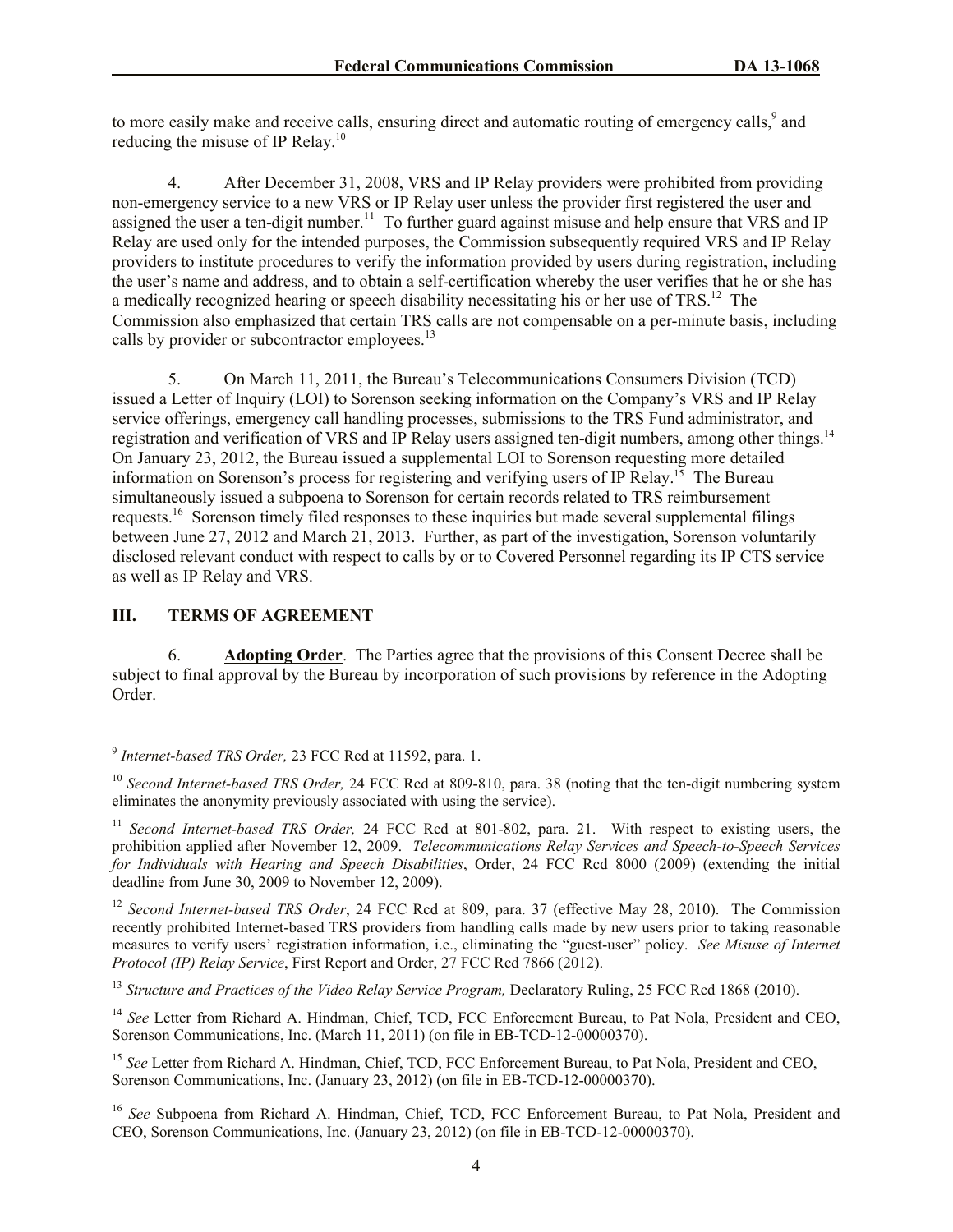7. **Jurisdiction**. Sorenson agrees that the Bureau has jurisdiction over it and the matters contained in this Consent Decree and that the Bureau has the authority to enter into and adopt this Consent Decree.

8. **Effective Date; Violations**. The Parties agree that this Consent Decree shall become effective on the Effective Date. As of the Effective Date, the Adopting Order and this Consent Decree shall have the same force and effect as any other order of the Commission. Any violation of the Adopting Order or of the terms of this Consent Decree shall constitute a separate violation of a Commission order, entitling the Commission to exercise any rights and remedies attendant to the enforcement of a Commission order.

9. **Termination of Investigation**. In express reliance on the covenants and representations in this Consent Decree and to avoid further expenditure of public resources, the Bureau agrees to terminate the Investigation. In consideration for the termination of the Investigation, Sorenson agrees to the terms, conditions, and procedures contained herein. The Bureau further agrees that in the absence of new material evidence, the Bureau will not use the facts developed in this Investigation through the Effective Date, or the existence of this Consent Decree, to institute on its own motion any new proceeding, formal or informal, or take any action on its own motion against Sorenson concerning the matters that were the subject of the Investigation. The Bureau also agrees that in the absence of new material evidence it will not use the facts developed in this Investigation through the Effective Date, or the existence of this Consent Decree, to institute on its own motion any proceeding, formal or informal, or take any action on its own motion against Sorenson with respect to Sorenson's basic qualifications, including its character qualifications, to hold Commission certifications, licenses, or authorizations.

10. **Representations; Warranties**. Sorenson represents and warrants that as of July 2012 the Company has registered each user using a process that required, at a minimum, the user to provide, at the time of registration, the user's name and street address. Sorenson further represents and warrants that as of August 2012 it has issued each such user a ten-digit telephone number from the North American Numbering Plan and verified the user's name, linked the named user to the street address provided by the user during registration, and confirmed that the user provided a self-certification attesting that he or she had a disability and was eligible to use IP Relay.<sup>17</sup> Sorenson further represents and warrants that as of August 2012, the Company either closed or disabled each Sorenson user account where the Company: (i) did not have a record of the registered user's self-certification attesting to his or her disability and eligibility to use IP Relay; (ii) failed to register the user using a process that required, at a minimum, the user to provide at the time of registration, the user's name and street address; (iii) failed to verify the user's name and link the named user to the street address provided by the user during registration process; or (iv) failed to assign the user a ten-digit number.<sup>18</sup> Sorenson also represents and warrants that as of February 2013 the Company has: (i) removed all ten-digit numbers associated with any closed accounts, preventing them from making IP Relay calls through Sorenson; (ii) taken all actions required to have all such ten-digit numbers removed from the iTRS database; and (iii) subsequently confirmed that all such ten-digit numbers have been removed from the iTRS database.

11. **Compliance Officer**.Within thirty (30) calendar days after the Effective Date, Sorenson shall designate a senior corporate manager with the requisite corporate and organizational authority to serve as Compliance Officer and to discharge the duties set forth below. The Compliance Officer shall be responsible for developing, implementing, and administering the Compliance Plan and ensuring that Sorenson complies with the terms and conditions of the Compliance Plan and this Consent Decree. In addition to the general knowledge of the Communications Laws necessary to discharge his or her duties

 $17$  There was one verified account that did not receive a TDN until January 2013.

<sup>&</sup>lt;sup>18</sup> There was one verified account that did not receive a TDN until January 2013.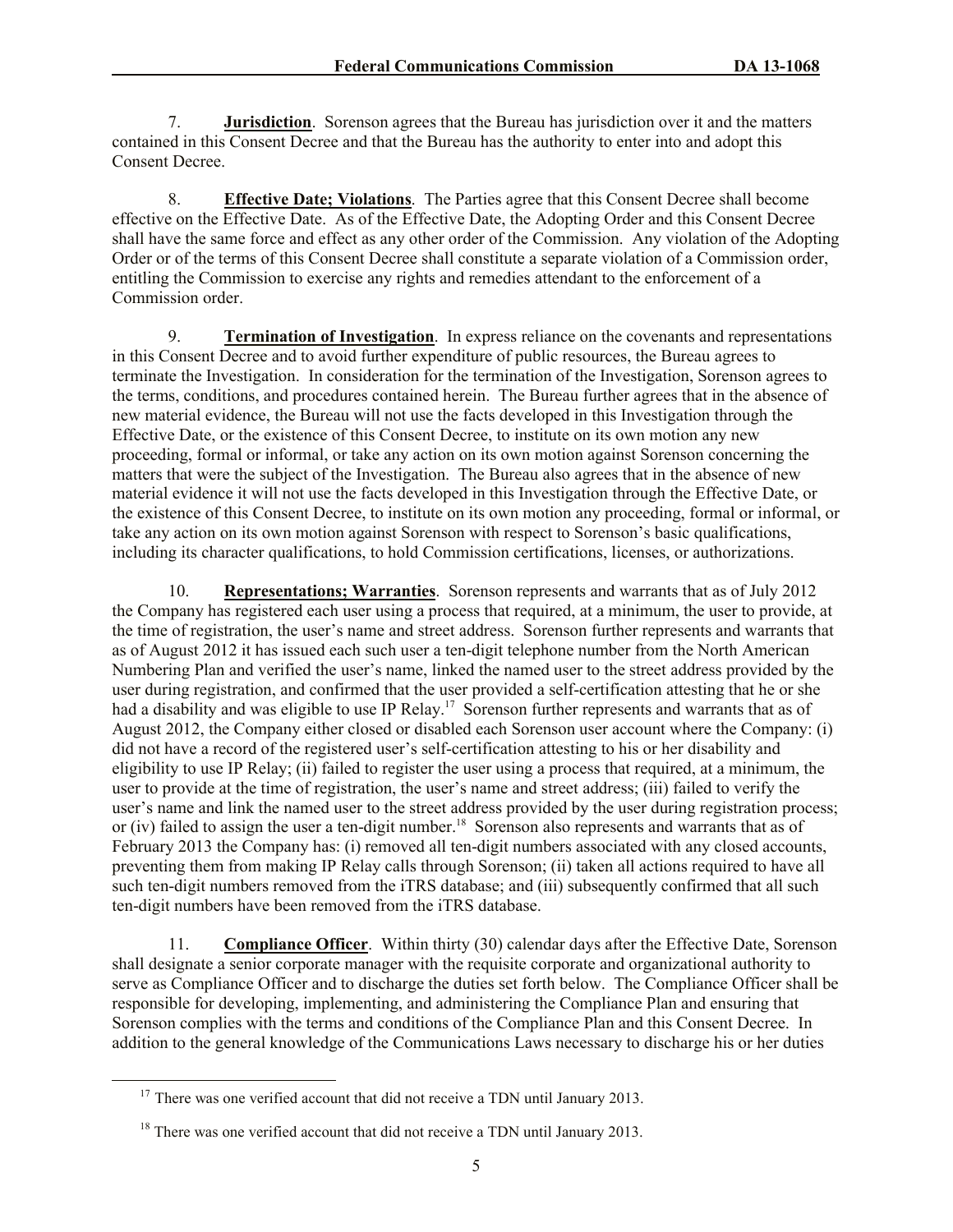under this Consent Decree, the Compliance Officer shall have specific knowledge of the TRS Rules prior to assuming his or her duties.

12. **Compliance Plan**. Sorenson agrees that it shall within sixty (60) calendar days after the Effective Date, develop, implement, and maintain a Compliance Plan that is designed to ensure future compliance with the Communications Laws and with the terms and conditions of this Consent Decree. With respect to the TRS Rules, Sorenson shall implement the following:

- (a) **Operating Procedures**. Within sixty (60) calendar days after the Effective Date, Sorenson shall establish, use, and maintain Operating Procedures that the Compliance Officer and all Covered Personnel shall follow to help ensure Sorenson's compliance with the TRS Rules and terms of this Consent Decree. Sorenson's Operating Procedures shall, at a minimum, include procedures and policies specifically designed to ensure that Sorenson's operations and provision of TRS, including any aspect of TRS provided by independent contractors, subcontractors, or agents, comply with Section 225 of the Act and all TRS Rules that are applicable to any form of TRS offered or provided by Sorenson, either directly or indirectly through an independent contractor, subcontractor, or agent.
- (b) **Compliance Manual**.Within sixty (60) calendar days after the Effective Date, Sorenson shall develop, use, and maintain a Compliance Manual and distribute the Compliance Manual to all Covered Personnel. For any person who becomes Covered Personnel more than 60 calendar days after the Effective Date, Sorenson shall distribute the Compliance Manual to that person within thirty (30) calendar days after the date such person becomes Covered Personnel. The Compliance Manual shall explain the TRS Rules and instruct Covered Personnel to consult and follow the Operating Procedures to help ensure Sorenson's compliance with the TRS Rules. The Compliance Manual shall require Covered Personnel to contact their supervisor and/or the Compliance Officer with any questions or concerns that arise with respect to Sorenson's obligations under or compliance with the TRS Rules. The supervisor shall promptly notify the Compliance Officer when a violation or potential violation of the TRS Rules or this Consent Decree is raised by Covered Personnel. In addition, the Compliance Manual shall explain how Covered Personnel may report waste, fraud, or abuse to the FCC's Office of the Inspector General and shall set forth the general hotline number and website address for the FCC's Office of the Inspector General. Sorenson shall periodically review and revise the Compliance Manual as necessary to ensure that the information set forth therein remains current and complete, taking into account changes in Sorenson's Products and processes and any modifications to the TRS Rules. Sorenson shall distribute any revisions to the Compliance Manual to all Covered Personnel within thirty (30) calendar days after any revisions have been made by Sorenson.
- (c) **Compliance Training Program**. Within sixty (60) calendar days after the Effective Date, Sorenson shall establish, implement, and maintain a Compliance Training Program to ensure compliance with the TRS Rules and the Operating Procedures. As part of the Compliance Training Program, Covered Personnel shall be advised of Sorenson's obligation to report any noncompliance with the TRS Rules under paragraph 13 of this Consent Decree and shall be instructed on how to disclose noncompliance to the Compliance Officer. All Covered Personnel shall be trained pursuant to the Compliance Training Program within sixty (60) calendar days after the Effective Date, except that any person who becomes Covered Personnel at any time after the Effective Date shall be trained within thirty (30)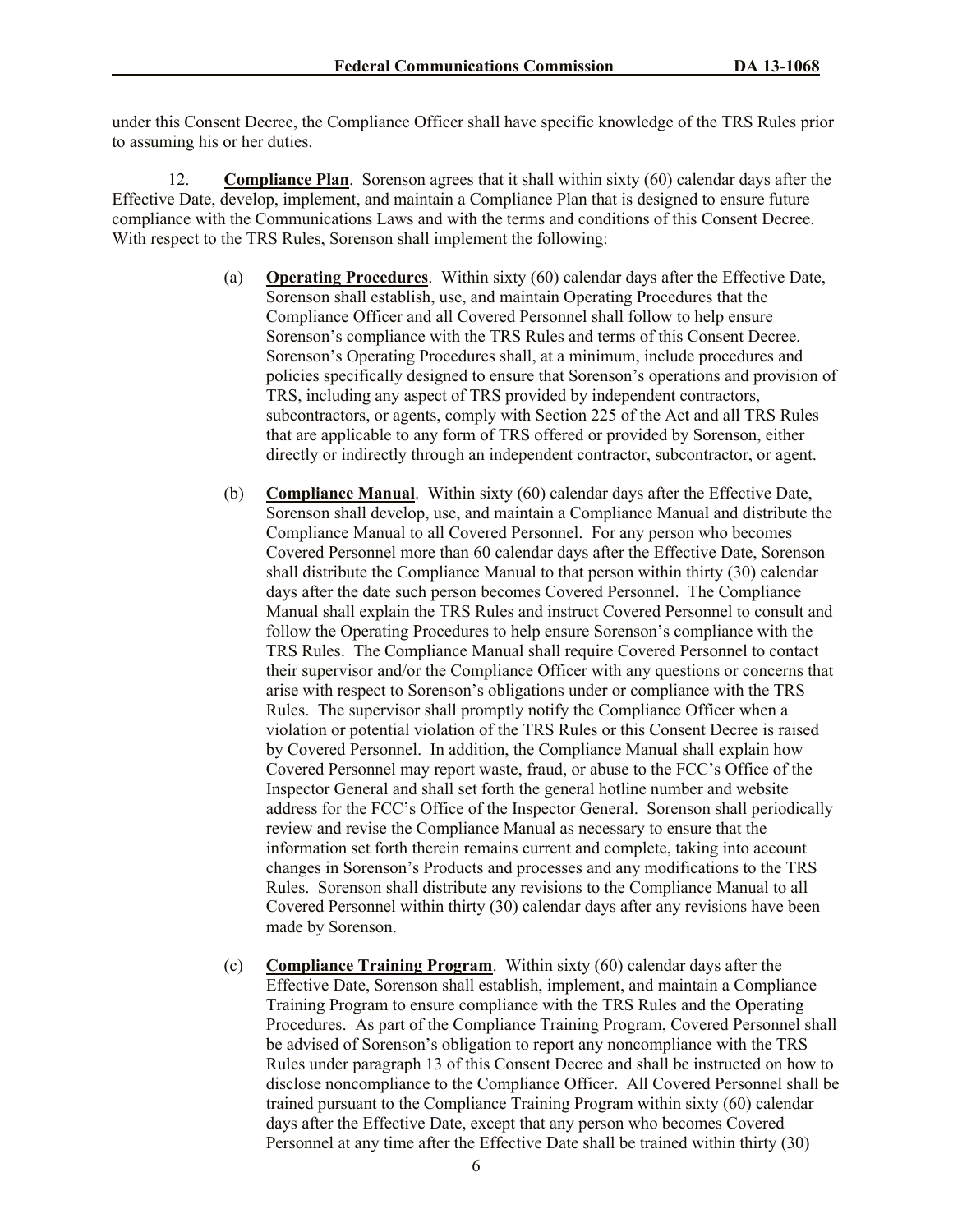calendar days after the date such person becomes Covered Personnel. Sorenson shall repeat the compliance training on an annual basis and shall periodically review and revise the Compliance Training Program as necessary to ensure that it remains current and complete and to enhance its effectiveness. All Covered Personnel will be trained on the compliance-related rules and issues that relate to or concern the performance of their respective duties and responsibilities as employees for Sorenson.

- (d) **Acts or Omissions of Contractors and Agents**. Sorenson acknowledges that the act, failure to act, or omission by any independent contractor, subcontractor, or agent of Sorenson, acting in such capacity, that results in a violation of the Act, TRS Rules, or this Consent Decree constitutes an act, failure to act, or omission by Sorenson.
- (e) **Additional Compliance Measures**. Sorenson shall implement the following additional compliance measures:
	- i. **Work Numbers**. Within sixty (60) calendar days after the Effective Date, the Company shall compile a list of the Work Numbers (Work Number List) and on a monthly basis file the Work Number List with any requests for reimbursements submitted to the TRS Fund administrator. The Company shall not submit requests to the TRS Fund administrator for reimbursement of any minutes that are associated with any number on the Work Number List. Sorenson shall maintain and update the Work Number List to ensure that it remains accurate. Sorenson shall include in its Operating Procedures an instruction that Covered Personnel must use their Work Number whenever they access or use TRS for a business purposes, whether or not at the workplace and notify all Covered Personnel in writing of the obligation relating to Work Numbers. The Company shall not subsequently submit requests to the TRS Fund administrator for reimbursement for any calls associated with a Work Number during the time such Work Number was on a list that Sorenson submitted to the TRS Fund administrator. The Company shall segregate and keep the call detail records for all Work Numbers to ensure compliance with this provision.
	- ii. **Maintenance of Documents and Information.** In addition, within sixty (60) calendar days after the Effective Date, Sorenson shall: (1) revise the Company's website to advise TRS users about how to make emergency calls using any Product offered by the Company for which the Company seeks compensation from the TRS Fund; (2) establish and maintain procedures for modifying or adding emergency calling advisories to all TRS literature provided to the public; (3) develop and maintain records of when TRS literature and Product marketing materials are created, modified and used; and (4) establish and maintain procedures for documenting and retaining FCC Compliance Assessments on new Products.
	- iii. **Recordkeeping**. Within sixty (60) calendar days after the Effective Date, Sorenson shall require all independent contractors, subcontractors, and agents to maintain and produce to Sorenson and/or the FCC upon request, any records or documentation that support or relate to a Sorenson claim for reimbursement from the TRS Fund as required by the TRS Rules, including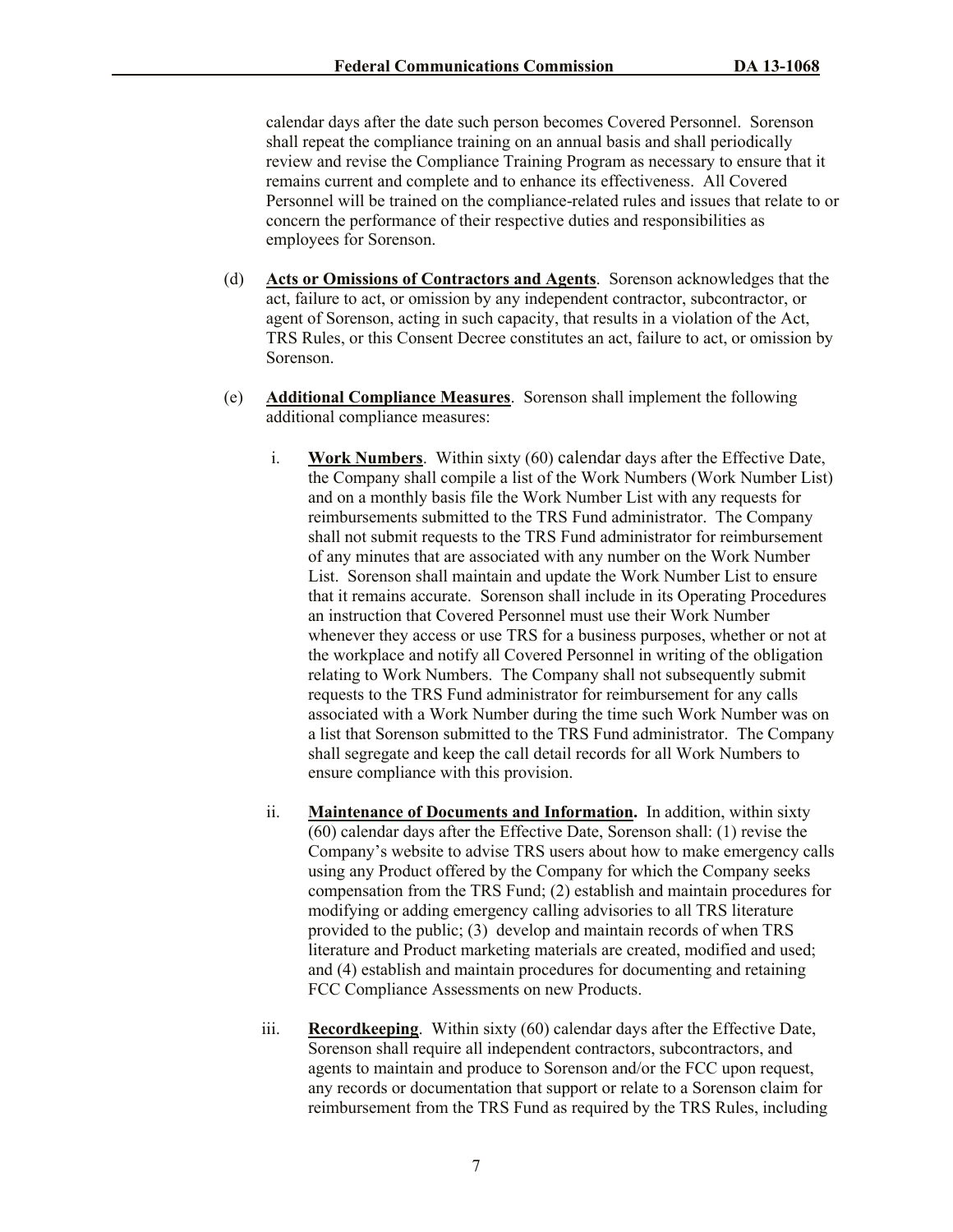as required to ensure Sorenson's compliance with 47 C.F.R. §  $64.604(c)(5)(iii)(D)(1)-(4)$  and  $(6)-(7)$ , and the terms of this paragraph 12.

iv. **iTRS Database Entries**. Sorenson shall immediately block and promptly remove from the Company's database any ten-digit number associated with a Sorenson registered TRS user whom Sorenson deems to be ineligible to make TRS calls. Contemporaneously with removing the TRS user from Sorenson's database, the Company shall complete all actions required by a provider to have the number removed from the iTRS database.

13. **Reporting Noncompliance**. Sorenson shall report any noncompliance with the TRS Rules and with the terms and conditions of this Consent Decree within fifteen (15) calendar days after discovery of such noncompliance. Such reports shall include a detailed explanation of: (i) each instance of noncompliance; (ii) the steps that Sorenson has taken or will take to remedy such noncompliance; (iii) the schedule on which such remedial actions will be taken; and (iv) the steps that Sorenson has taken or will take to prevent the recurrence of any such noncompliance. All reports of noncompliance shall be submitted to the Chief, Telecommunications Consumers Division, Enforcement Bureau, Federal Communications Commission, Room 3-C366, 445 12th Street, S.W. Washington, D.C. 20554, with a copy submitted electronically to Sharon Lee at sharon.lee@fcc.gov and to fccebaccess@fcc.gov.

14. **Compliance Reports**. Sorenson shall file Compliance Reports with the Commission ninety (90) calendar days after the Effective Date, twelve (12) months after the Effective Date, and twenty-four (24) months after the Effective Date.

- (a) Each Compliance Report shall include a detailed description of Sorenson's efforts during the relevant period (beginning on the Effective Date, and continuing through to the filing date of each report) to comply with the terms and conditions of this Consent Decree and the TRS Rules.
- (b) In addition, each Compliance Report shall include a certification by the Compliance Officer, as an agent of and on behalf of Sorenson, stating that the Compliance Officer has personal knowledge that Sorenson: (i) has established, implemented, and is maintaining the Compliance Plan; (ii) has utilized the Operating Procedures since the implementation of the Compliance Plan; and (iii) is not aware of any instances of noncompliance with the terms and conditions of this Consent Decree, including the reporting obligations set forth in paragraph 13 herein.
- (c) The Compliance Officer's certification shall be accompanied by a statement explaining the basis for such certification and must be in the form set forth in Section 1.16 of the Rules<sup>19</sup> and be subscribed to as true under penalty of perjury in substantially the form set forth therein.
- (d) If the Compliance Officer cannot provide the requisite certification, the Compliance Officer, as an agent of and on behalf of Sorenson, shall provide the Commission with a detailed explanation of the reason(s) why and describe fully: (i) each instance of noncompliance; (ii) the steps that Sorenson has taken or will take to remedy such noncompliance, including the schedule on which proposed remedial actions will be taken; and (iii) the steps that Sorenson has taken or will

<sup>19</sup> 47 C.F.R. § 1.16.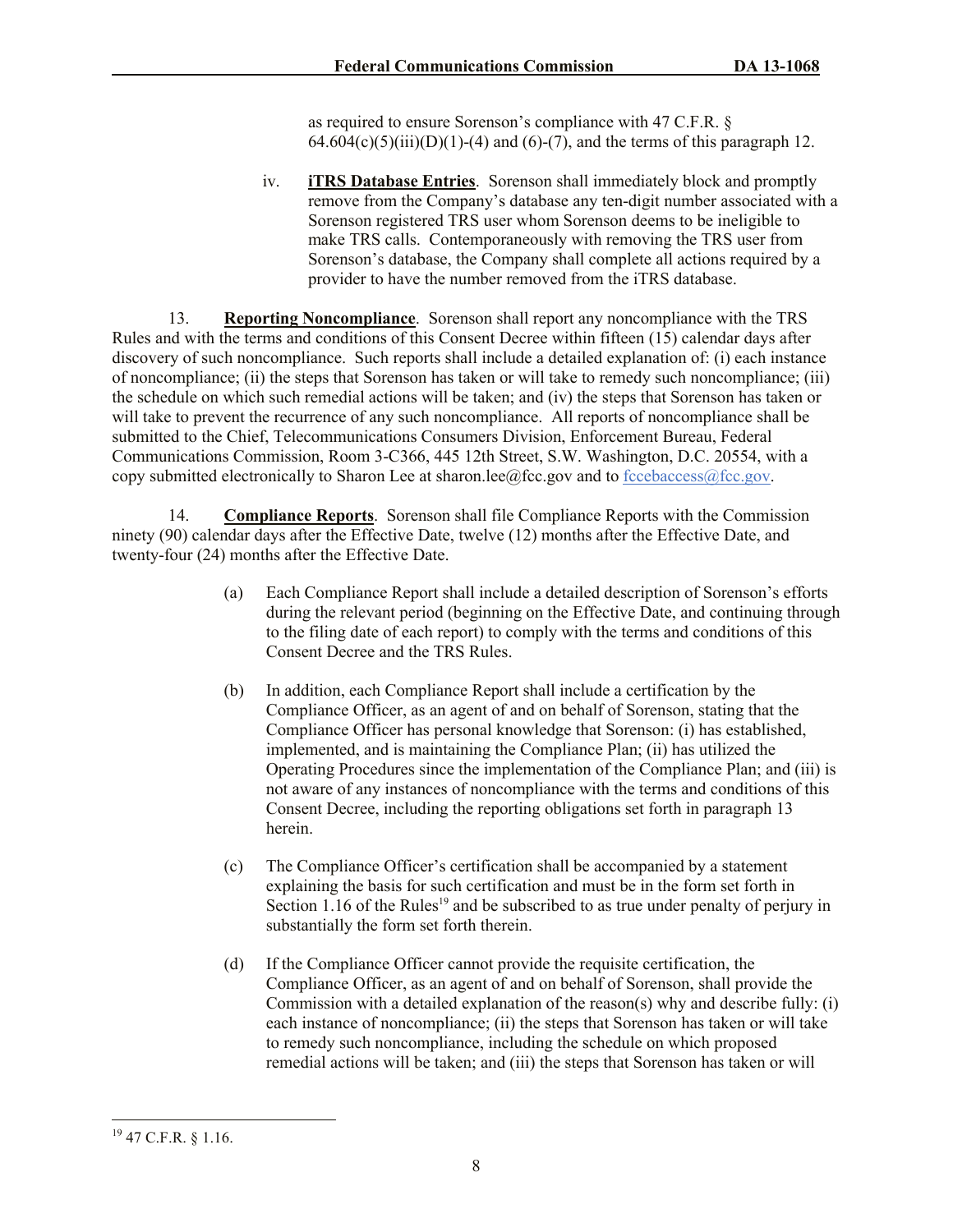take to prevent the recurrence of any such noncompliance, including the schedule on which such preventive action will be taken.

(e) All Compliance Reports shall be submitted to the Chief, Telecommunications Consumers Division, Enforcement Bureau, Federal Communications Commission, 445 12th Street, SW, Washington, D.C. 20554, with a copy submitted electronically to Sharon Lee at sharon.lee@fcc.gov and to  $fccebaccess@fcc.gov$ .

15. **Termination Date**. Unless stated otherwise, the obligations set forth in paragraphs 11 through 14 of this Consent Decree shall expire twenty-four (24) months after the Effective Date.

16. **Section 208 Complaints; Subsequent Investigations**. Nothing in this Consent Decree shall prevent the Commission or its delegated authority from adjudicating complaints filed pursuant to Section 208 of the Act against Sorenson or its affiliates for alleged violations of the Act, or for any other type of alleged misconduct, regardless of when such misconduct took place. The Commission's adjudication of any such complaint will be based solely on the record developed in that proceeding. Except as expressly provided in this Consent Decree, this Consent Decree shall not prevent the Commission from investigating new evidence of noncompliance by Sorenson with the Communications Laws.

17. **Voluntary Contribution**.Sorenson agrees that it will make a Voluntary Contribution to the United States Treasury in the amount eleven million five hundred ten thousand dollars (\$11,510,000), such Voluntary Contribution to be made in installments (each an Installment Payment). Sorenson shall make the first Installment Payment in the amount of one million dollars (\$1,000,000) within thirty (30) calendar days of the Effective Date. Sorenson shall make the second Installment Payment in the amount of five million, two hundred fifty-five thousand dollars (\$5,255,000) on or before November 1, 2013. Sorenson shall make the final payment of five million, two hundred fifty-five thousand dollars (\$5,255,000) on or before May 1, 2014. Sorenson shall make the first and all subsequent Installment Payments in United States Dollars without further demand or notice by the dates specified above. Sorenson acknowledges and agrees that upon execution of this Consent Decree, the Voluntary Contribution shall become a "Claim" or "Debt" as defined in 31 U.S.C. § 3701(b)(1).<sup>20</sup> Upon an Event of Default (as defined below), all procedures for collection as permitted by law may, at the Commission's discretion, be initiated. Sorenson shall send electronic notification of each payment to Sharon Lee at sharon.lee@fcc.gov and to fccebaccess@fcc.gov on the date said payment is made. The payment must be made by check or similar instrument, wire transfer, or credit card, and must include the Account Number and FRN referenced above. Regardless of the form of payment, a completed FCC Form 159 (Remittance Advice) must be submitted.<sup>21</sup> When completing the FCC Form 159, enter the Account Number in block number 23A (call sign/other ID) and enter the letters "FORF" in block number 24A (payment type code). Below are additional instructions Sorenson should follow based on the form of payment it selects:

- Payment by check or money order must be made payable to the order of the Federal Communications Commission. Such payments (along with the completed Form 159) must be mailed to Federal Communications Commission, P.O. Box 979088, St. Louis, MO 63197- 9000, or sent via overnight mail to U.S. Bank – Government Lockbox #979088, SL-MO-C2- GL, 1005 Convention Plaza, St. Louis, MO 63101.
- Payment by wire transfer must be made to ABA Number 021030004, receiving bank TREAS/NYC, and Account Number 27000001. To complete the wire transfer and ensure appropriate crediting of the wired funds, a completed Form 159 must be faxed to U.S. Bank

<sup>&</sup>lt;sup>20</sup> Debt Collection Improvement Act of 1996, Pub. L. No. 104-134, 110 Stat. 1321, 1358 (1996).

 $21$  An FCC Form 159 and detailed instructions for completing the form may be obtained at http://www.fcc.gov/Forms/Form159/159.pdf.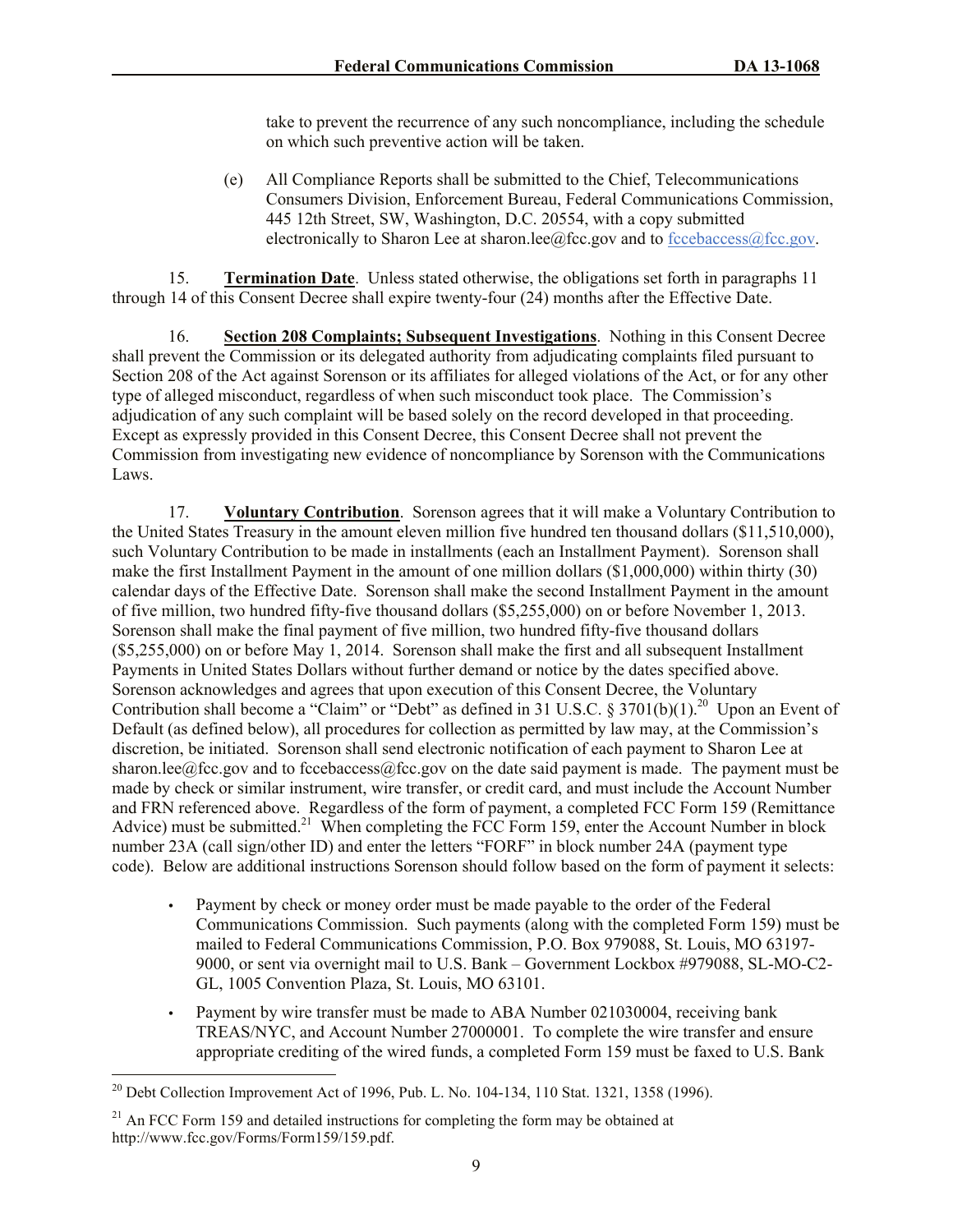at (314) 418-4232 on the same business day the wire transfer is initiated.

 Payment by credit card must be made by providing the required credit card information on FCC Form 159 and signing and dating the Form 159 to authorize the credit card payment. The completed Form 159 must then be mailed to Federal Communications Commission, P.O. Box 979088, St. Louis, MO 63197-9000, or sent via overnight mail to U.S. Bank – Government Lockbox #979088, SL-MO-C2-GL, 1005 Convention Plaza, St. Louis, MO 63101.

If Sorenson has questions regarding payment procedures, it may contact the Financial Operations Group Help Desk by phone, 1-877-480-3201, or by e-mail, ARINQUIRIES@fcc.gov.

18. **Reimbursement to the TRS Fund**. Sorenson agrees that it will make a Refund Payment to the TRS Fund in the amount of four million two hundred forty thousand dollars (\$4,240,000), which includes accrued interest, within thirty (30) calendar days of the Effective Date. Sorenson acknowledges and agrees that upon execution of this Consent Decree, the Refund Payment shall become a "Claim" or "Debt" as defined in 31 U.S.C. § 3701(b)(1).<sup>22</sup> Upon an Event of Default (as defined below), all procedures for collection as permitted by law may, at the Commission's discretion, be initiated. Sorenson also agrees that it will contact the TRS Fund administrator to obtain specific information regarding making the Refund Payment to the TRS Fund.

19. **Event of Default; Interest and Charges for Collection and Acceleration of Maturity**  Date. Sorenson agrees that an Event of Default by nonpayment shall occur upon the failure of Sorenson to pay the full amount of the Refund Payment or any Installment Payment of the Voluntary Contribution on or before the due date specified in this Consent Decree. An Event of Default on payment of the Refund Payment or any Installment Payment will result in a cross default on both amounts. Upon an Event of Default, without further notice, demand, or presentment, all procedures for collection permitted by the Debt Collection Improvement Act of 1996<sup>23</sup> and other provisions of law<sup>24</sup> may, at the Commission's discretion, be initiated and (1) the then entire unpaid amount of the Voluntary Contribution and Refund Payment, which shall accrue interest at a rate of 15.75% per annum from the date of the Event of Default until payment in full and (2) any penalties permitted and/or required by the law, including but not limited to 31 U.S.C. § 3717 and (3) any administrative charge(s), including the costs of collection, litigation, and attorneys' fees, are accelerated and shall become immediately due and payable, without notice, presentment, demand, protest, or notice of protest of any kind, all of which are waived by Sorenson.

20. **Waivers**. Sorenson waives any and all rights it may have to seek administrative or judicial reconsideration, review, appeal, or stay, or to otherwise challenge or contest the validity of this Consent Decree and the Adopting Order, provided the Bureau issues the Adopting Order as defined herein. Sorenson shall retain the right to challenge Commission interpretation of the Consent Decree or any terms contained herein. If either Party (or the United States on behalf of the Commission) brings a judicial action to enforce the terms of the Adopting Order, neither Sorenson nor the Commission shall contest the validity of the Consent Decree or the Adopting Order, and Sorenson shall waive any statutory right to a trial *de novo*. Sorenson hereby agrees to waive any claims it may have under the Equal Access to Justice Act, 5 U.S.C. § 504 and 47 C.F.R. § 1.1501 *et seq.*, relating to the matters addressed in this Consent Decree.

<sup>&</sup>lt;sup>22</sup> Debt Collection Improvement Act of 1996, Pub. L. No. 104-134, 110 Stat. 1321, 1358 (1996).

 $^{23}$  Debt Collection Improvement Act of 1996, Pub. L. No. 104-134, 110 Stat. 1321, 1358 (1996), codified in part at 31 U.S.C. §§ 3711, 3716, 3717, 3720B.

<sup>24</sup> *See* 31 C.F.R. Part 900, *et seq.*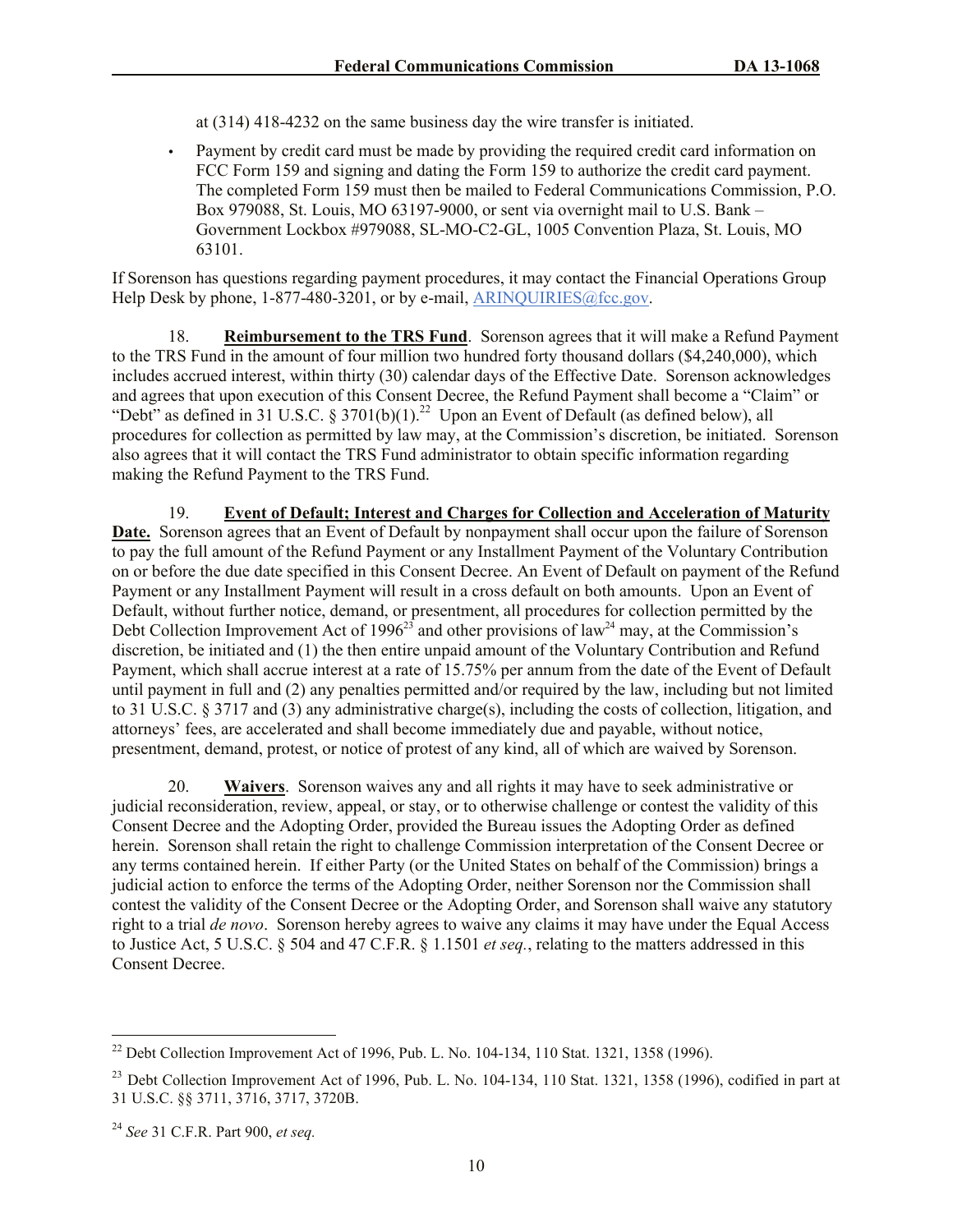21. **Invalidity**. The Parties agree that if a court of competent jurisdiction renders any of the provisions of the Adopting Order or the Consent Decree invalid or unenforceable, such invalidity or unenforceability shall not invalidate or render unenforceable the entire Adopting Order or Consent Decree, but rather the entire Adopting Order or Consent Decree shall be construed as if not containing the particular invalid or unenforceable provision or provisions, and the rights and obligations of the Parties shall be construed and enforced accordingly. In the event that this Consent Decree in its entirety is rendered invalid by any court of competent jurisdiction, it shall become null and void and may not be used in any manner in any legal proceeding.

22. **Subsequent Rule or Order**. The Parties agree that if any provision of the Consent Decree conflicts with any subsequent Rule or order adopted by the Commission (except an order specifically intended to revise the terms of this Consent Decree to which Sorenson does not expressly consent) that provision will be superseded by such Rule or Commission order.

23. **Successors and Assigns**. Sorenson agrees that the provisions of this Consent Decree shall be binding on its successors, assigns, and transferees.

24. **Final Settlement**. The Bureau conducted the Investigation into Sorenson's possible violation of Section 225 of the Act and the TRS Rules. Sorenson neither admits nor denies any such violations, and the Commission does not concede or otherwise represent that its claims are not wellfounded. The Parties agree and acknowledge that this Consent Decree shall constitute a final settlement between the Parties with respect to the Investigation. The Parties further agree that this Consent Decree does not constitute an adjudication on the merits, or a factual or legal finding or determination regarding any compliance or noncompliance with the Communications Laws.

25. **Modifications**. This Consent Decree cannot be modified without the advance written consent of both Parties.

26. **Paragraph Headings**. The headings of the paragraphs in this Consent Decree are inserted for convenience only and are not intended to affect the meaning or interpretation of this Consent Decree.

27. **Authorized Representative**. The individual signing this Consent Decree on behalf of Sorenson represents and warrants that he is authorized by Sorenson to execute this Consent Decree and to bind Sorenson to the obligations, including all payment obligations, set forth herein. The FCC signatory represents that she is signing this Consent Decree in her official capacity and that she is authorized to execute this Consent Decree.